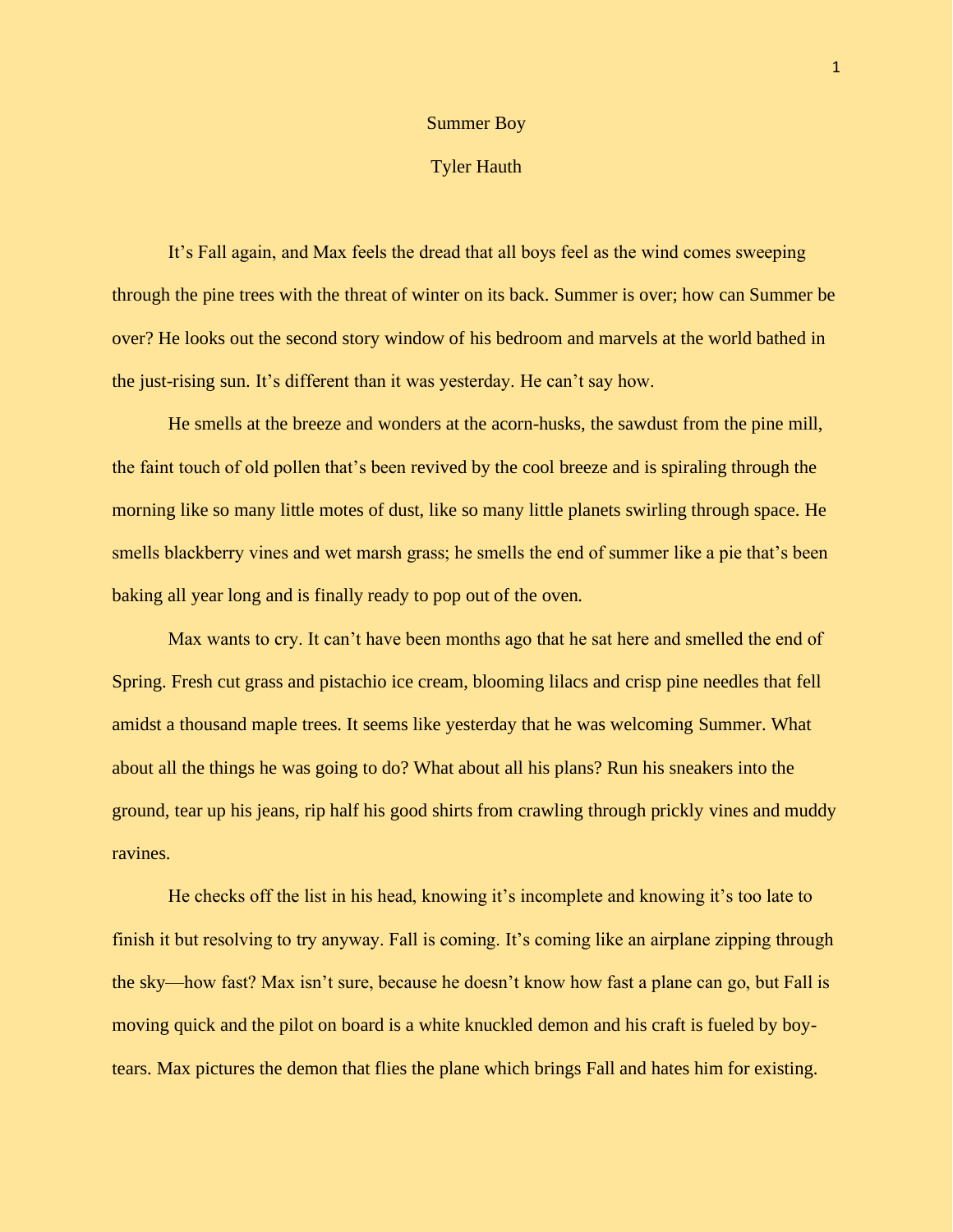One last day of summer and that means he can't do it all. He'll have to choose.

Make a camp out in the woods? He's already done that ten times. Hit his bat against the iron bars outside the library? Mrs. Norma will get onto him, and he's nearly memorized the big *gong* it makes, anyway. Maybe he could climb up the oldest tree in the park and see how high he can get—but no, he knows how high he can get already. He could pack a picnic and share bread with the birds and squirrels, but the squirrels will probably be looking for pecans and pine nuts now that winter is on the way. Probably the birds will know about it, too, and they'll be thinking about leaving.

But the lake probably doesn't know summer is ending yet. The lake always takes a few weeks to realize it's getting colder outside and adjust itself to blend into the rest of the world. The lake stays warm for a time, inviting boys and girls to take a dip, to come on in.

Just so long as you aren't alone.

But with only one day left, he really doesn't have time to waste sitting around on his folks.

Max changes into his bathing suit. He leaves his shirt behind because the sun is out and the sun is like a kind of shirt, a shirt that will keep you warm but let you feel the world around you at the same time. Mom and Dad are still sleeping. That means he doesn't have to put on sunscreen. He doesn't even have to eat breakfast or bring a lunch sack or promise to be home at a certain time.

He scribbles a note, because after Jessie's sister drowned, it became a rule that you can't swim at the lake unless you tell someone you're going. When the turbulence from the kitchen door blows it off the magnet and lets it slip like a bill no one wants to pay beneath the cabinet, he doesn't see, because the door's already swinging closed and Max is halfway across the driveway.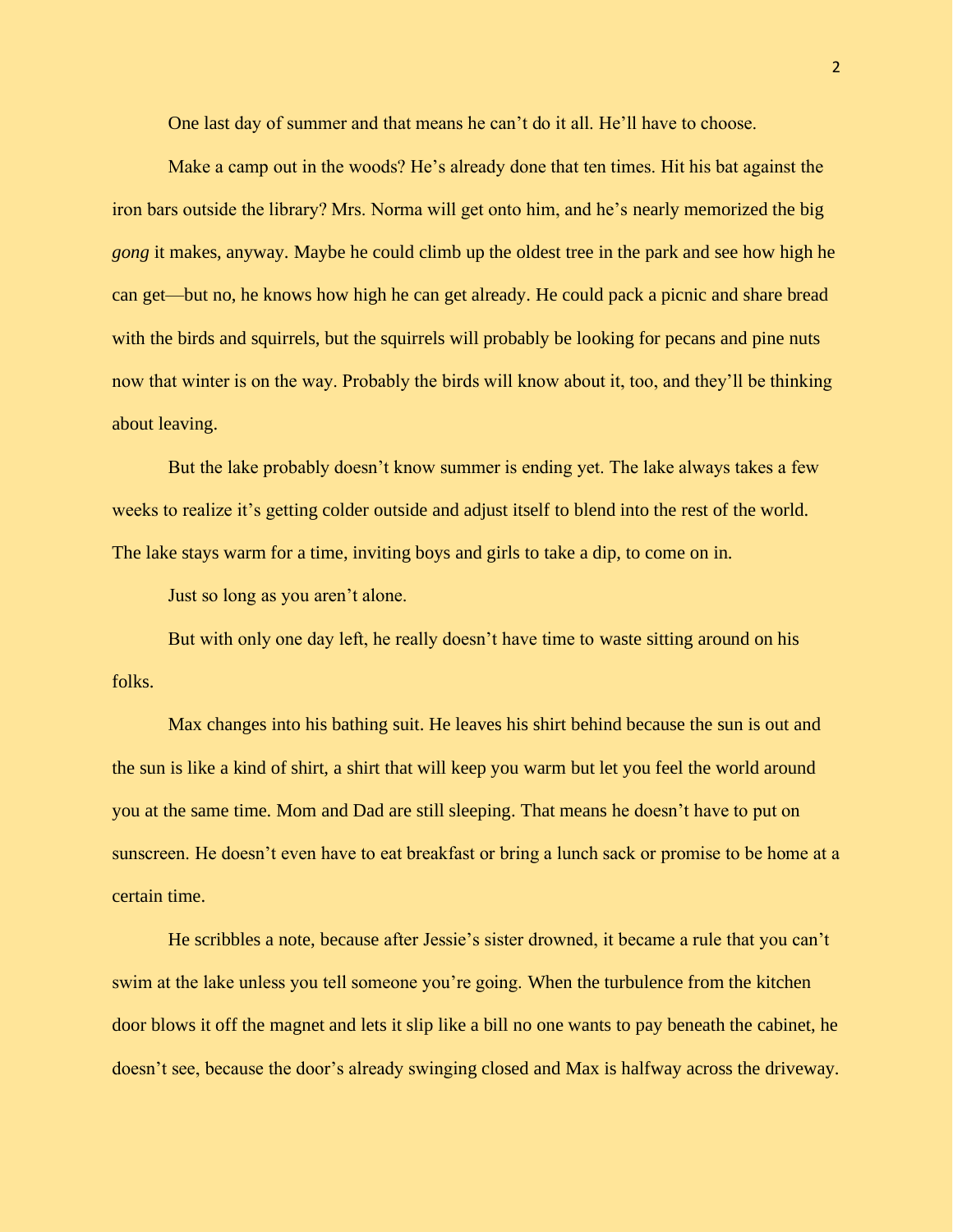He cuts across the park at a diagonal and grins at the soft grass kissing his feet with dew. The flowerbeds that line the main path are always worth looking at and investigating. He draws down deep next to a mess of dandelions—weeds according to his father, flowers according to his mom, and good-smelling according to him—and inhales deeply. It's not just the flowers he smells, but the rich earth they're buried in and the wood of the planers box he's grasping tight under his fingers and the faintest hint of donuts from Bernard's Bakery on 2<sup>nd</sup> street.

He looks up sharply at the sound of heavy panting and stumbles back in surprise. He falls on his butt and laughs as he falls because it's just Mr. Jenkin's old coon hound, Zip. Zip isn't anything to be afraid of. Shaggy black fur, big round head, Zip comes and licks Max's face and he pushes him away gently, still laughing. Zip offers a big slop of slobber that soaks his bare chest and makes him shiver with delight.

Max climbs to his feet and pats Zip's head. "Thanks, boy."

He takes the quickest way to the lake, leaving the dog behind. Through the park, down the trail, stopping only to peer at the bark of an old oak tree and peel off a piece to hold in his cool hands. *That's good strong bark*, he thinks, loving the tree as he takes a bit of its skin just so he can remember what it feels like after he's left it behind.

The shore is long and lonely. The waves come up to it and fall, but not like a boy stumbling and falling on his butt when he gets surprised by a dog. The waves fall purposefully, with a kind of mind to them that makes Max's mouth part in wonder. No one could fall like that, not even if they tried. How come he's never noticed that before?

The sky looks bigger when it stretches across a big expanse of water. The wind blows and tickles softly over his ears, whispering some kind of Fall secret that Max, a Summer boy, might never understand as long as he lives. The waves fall, rise, and fall again, giggling at the